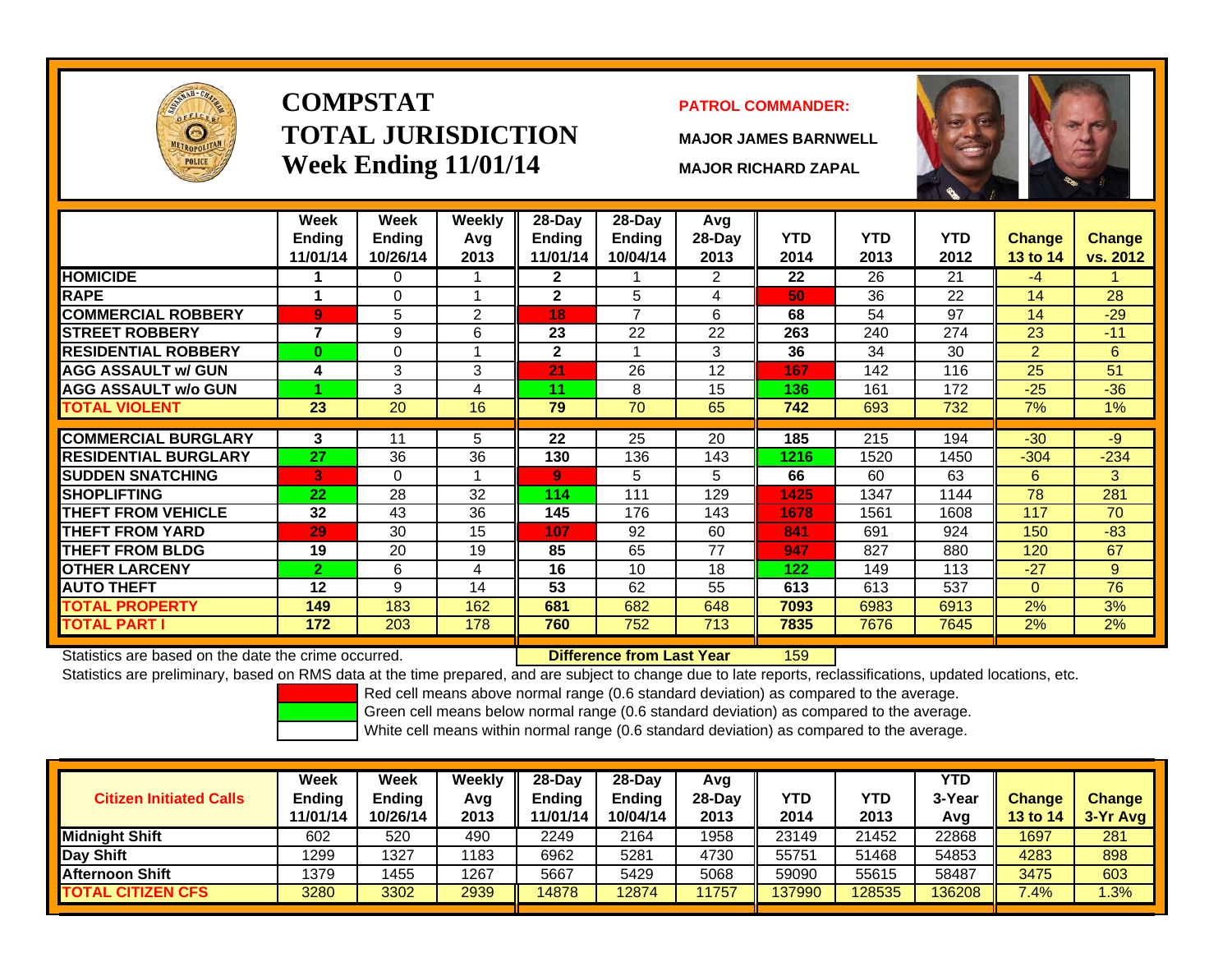

### **COMPSTATWEST CHATHAM PRECINCTWeek Ending 11/01/14**

**PRECINCT COMMANDER:**

**CAPT. CHARLES HALL**



|                             | Week           | Week     | <b>Weekly</b>  | 28-Day        | $28-Day$      | Avg            |            |                |            |                 |                |
|-----------------------------|----------------|----------|----------------|---------------|---------------|----------------|------------|----------------|------------|-----------------|----------------|
|                             | Ending         | Ending   | Avg            | <b>Ending</b> | <b>Ending</b> | 28-Day         | <b>YTD</b> | <b>YTD</b>     | <b>YTD</b> | <b>Change</b>   | <b>Change</b>  |
|                             | 11/01/14       | 10/26/14 | 2013           | 11/01/14      | 10/04/14      | 2013           | 2014       | 2013           | 2012       | 13 to 14        | vs. 2012       |
| <b>HOMICIDE</b>             | $\bf{0}$       | 0        | $\Omega$       | 0             | $\Omega$      | $\Omega$       |            | 2              |            | $-1$            | $\Omega$       |
| <b>RAPE</b>                 | $\bf{0}$       | 0        | $\Omega$       | 0             | $\Omega$      |                | 10         | $\overline{7}$ | 8          | 3               | $\overline{2}$ |
| <b>COMMERCIAL ROBBERY</b>   | B              |          | $\Omega$       | 4             |               |                | 12         | 6              | 18         | 6               | $-6$           |
| <b>STREET ROBBERY</b>       | $\bf{0}$       | 0        | $\Omega$       | 3             |               | 2              | 25         | 23             | 33         | 2               | -8             |
| <b>RESIDENTIAL ROBBERY</b>  | $\bf{0}$       | 0        | $\Omega$       | 0             | 0             |                | 10         | 5              | 5          | 5               | 5              |
| <b>AGG ASSAULT w/ GUN</b>   | $\bf{0}$       | 0        | $\Omega$       |               | 3             |                | 15         | 14             | 13         |                 | $\overline{2}$ |
| <b>AGG ASSAULT w/o GUN</b>  | 0              | 0        |                | $\mathbf{2}$  | $\Omega$      | 3              | 15         | 27             | 22         | $-12$           | $-7$           |
| <b>TOTAL VIOLENT</b>        | 3              |          | $\overline{2}$ | 10            | 5             | 8              | 88         | 84             | 100        | 5%              | $-12%$         |
|                             |                |          |                |               |               |                |            |                |            |                 |                |
| <b>COMMERCIAL BURGLARY</b>  | $\bf{0}$       |          |                | $\mathbf{2}$  | 9             | $\overline{2}$ | 42         | 26             | 27         | 16              | 15             |
| <b>RESIDENTIAL BURGLARY</b> | 4              | 6        | 6              | 19            | 34            | 25             | 229        | 257            | 241        | $-28$           | $-12$          |
| <b>SUDDEN SNATCHING</b>     | $\bf{0}$       | 0        | $\Omega$       |               | $\Omega$      | $\Omega$       | 5          |                | 10         | $\overline{4}$  | $-5$           |
| <b>SHOPLIFTING</b>          | $\mathbf{2}$   | 3        | 3              | 9             | 12            | 12             | 201        | 131            | 110        | 70              | 91             |
| <b>THEFT FROM VEHICLE</b>   | $\overline{9}$ | 5        | 5              | 24            | 38            | 21             | 268        | 229            | 224        | 39              | 44             |
| <b>THEFT FROM YARD</b>      | 3              | 7        | 2              | 19            | 14            | 8              | 129        | 83             | 142        | 46              | $-13$          |
| <b>THEFT FROM BLDG</b>      | $\mathbf{2}$   | 3        | 3              | 10            | 8             | 11             | 153        | 118            | 138        | 35              | 15             |
| <b>OTHER LARCENY</b>        | $\bf{0}$       | 0        |                | $\mathbf{2}$  | 2             | $\overline{2}$ | 25         | 13             | 18         | 12              | $\overline{7}$ |
| <b>AUTO THEFT</b>           | 4              | 4        | 2              | 13            | 11            | 9              | 116        | 101            | 78         | 15 <sub>1</sub> | 38             |
| <b>TOTAL PROPERTY</b>       | 21             | 29       | 23             | 99            | 128           | 91             | 1168       | 959            | 988        | 22%             | 18%            |
| <b>TOTAL PART I</b>         | 24             | 30       | 25             | 109           | 133           | 99             | 1256       | 1043           | 1088       | 20%             | 15%            |

Statistics are based on the date the crime occurred. **Difference from Last Year** 

213

Statistics are preliminary, based on RMS data at the time prepared, and are subject to change due to late reports, reclassifications, updated locations, etc.

Red cell means above normal range (0.6 standard deviation) as compared to the average.

Green cell means below normal range (0.6 standard deviation) as compared to the average.

| <b>Ending</b><br>10/26/14 | Avg<br>2013 | Ending<br>11/01/14 | <b>Ending</b><br>10/04/14 | 28-Dav<br>2013 | YTD<br>2014 | <b>YTD</b><br>2013 | 3-Year<br>Avg | <b>Change</b><br><b>13 to 14</b> | <b>Change</b><br>$3-Yr$ Avg |
|---------------------------|-------------|--------------------|---------------------------|----------------|-------------|--------------------|---------------|----------------------------------|-----------------------------|
| 111                       | 97          | 482                | 420                       | 389            | 4628        | 4217               | 4549          | 411                              | 79                          |
| 281                       | 242         | 2720               | 1109                      | 967            | 11428       | 10548              | 1144          | 880                              | 284                         |
| 261                       | 259         | 1103               | 1065                      | 1036           | 12238       | 11379              | 12001         | 859                              | 237                         |
| 684                       | 598         | 4305               | 2594                      | 2392           | 28294       | 26144              | 27694         | 8.2%                             | 2.2%                        |
| 11/01/14                  |             |                    |                           |                |             |                    |               |                                  |                             |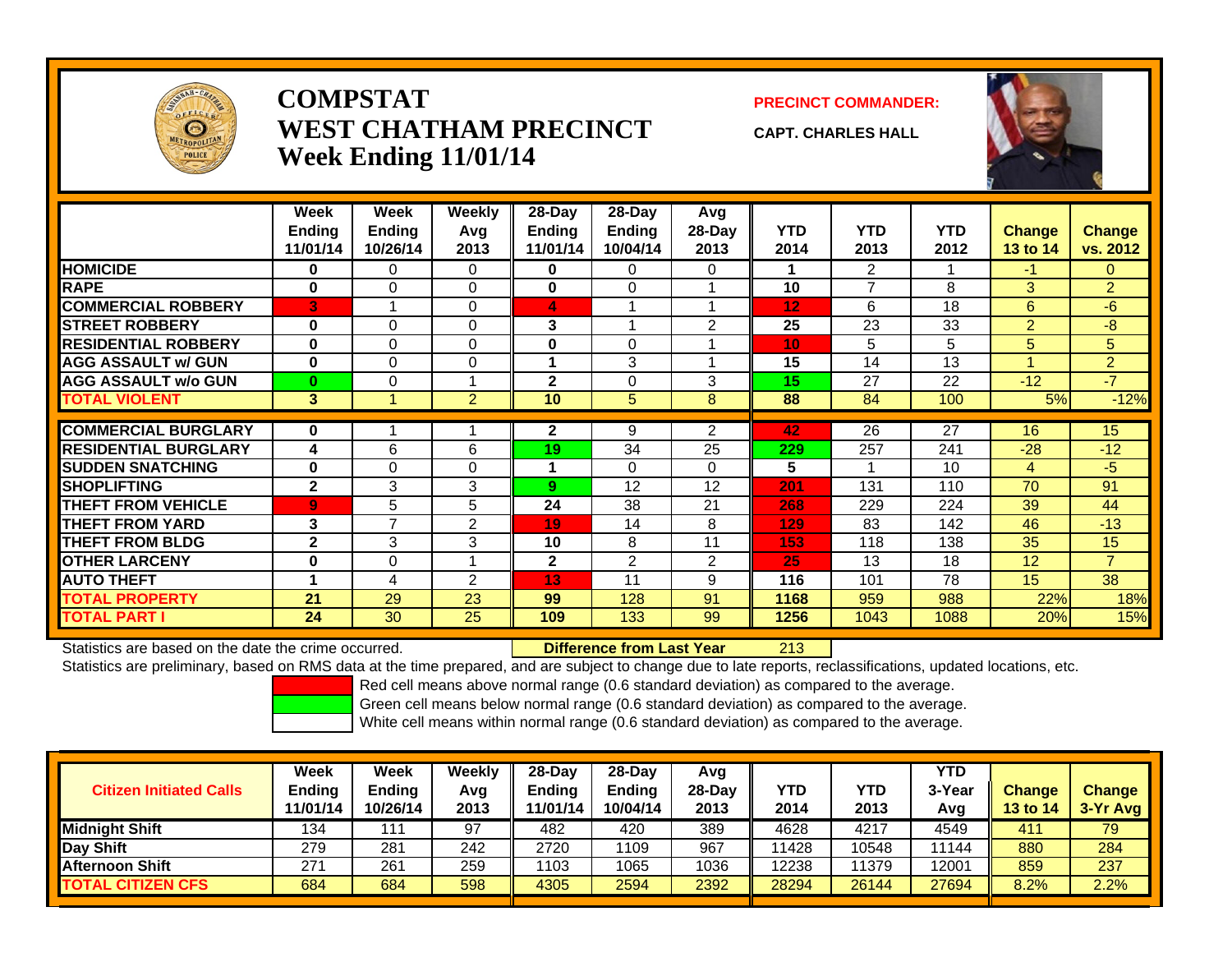

## **COMPSTATDOWNTOWN PRECINCTWeek Ending 11/01/14**

#### **PRECINCT COMMANDER:**

#### **CAPT. BEN HERRON**

171



|                             | Week           | Week           | Weekly         | 28-Day        | $28-Day$       | Avg            |                |                |            |               |                |
|-----------------------------|----------------|----------------|----------------|---------------|----------------|----------------|----------------|----------------|------------|---------------|----------------|
|                             | <b>Endina</b>  | <b>Ending</b>  | Avg            | <b>Ending</b> | <b>Ending</b>  | 28-Day         | <b>YTD</b>     | <b>YTD</b>     | <b>YTD</b> | <b>Change</b> | <b>Change</b>  |
|                             | 11/01/14       | 10/26/14       | 2013           | 11/01/14      | 10/04/14       | 2013           | 2014           | 2013           | 2012       | 13 to 14      | vs. 2012       |
| <b>HOMICIDE</b>             |                | 0              | $\Omega$       |               | 0              |                | 3.             | 9              | 7          | $-6$          | $-4$           |
| <b>RAPE</b>                 | $\bf{0}$       | 0              | 0              | 0             | 3              |                | 10             | $\overline{7}$ | 5          | 3             | 5              |
| <b>COMMERCIAL ROBBERY</b>   |                | 0              | $\Omega$       |               | $\overline{2}$ |                | 7              | 9              | 10         | $-2$          | $-3$           |
| <b>STREET ROBBERY</b>       | 4              | 2              | $\overline{2}$ |               | 9              | 8              | 70             | 91             | 86         | $-21$         | $-16$          |
| <b>RESIDENTIAL ROBBERY</b>  | $\bf{0}$       | 0              | $\Omega$       |               | 0              |                | $\overline{2}$ | 7              | 6          | $-5$          | $-4$           |
| <b>AGG ASSAULT w/ GUN</b>   | $\bf{0}$       | 0              |                | 4             | 5              | 3              | 32             | 33             | 21         | $-1$          | 11             |
| <b>AGG ASSAULT w/o GUN</b>  | $\bf{0}$       | 0              |                | $\bf{0}$      | 2              | 4              | 33             | 38             | 52         | $-5$          | $-19$          |
| <b>TOTAL VIOLENT</b>        | 6              | $\overline{2}$ | 4              | 14            | 21             | 18             | 157            | 194            | 187        | $-19%$        | $-16%$         |
| <b>COMMERCIAL BURGLARY</b>  | $\bf{0}$       |                |                | 6             | 6              | 3              | 36             | 28             | 28         | 8             | 8              |
| <b>RESIDENTIAL BURGLARY</b> |                | 5              | 3              | 17            | 16             | 13             | 108            | 139            | 128        | $-31$         | $-20$          |
| <b>SUDDEN SNATCHING</b>     | $\overline{2}$ | 0              |                | 5.            | 4              | $\overline{2}$ | 28             | 30             | 28         | $-2$          | $\overline{0}$ |
| <b>SHOPLIFTING</b>          | 6              | 5              | 4              | 25            | 9              | 17             | 192            | 173            | 116        | 19            | 76             |
|                             |                |                | $\overline{7}$ |               |                |                |                |                |            |               |                |
| <b>THEFT FROM VEHICLE</b>   | 3              | 4              |                | 23            | 34             | 29             | 427            | 315            | 337        | 112           | 90             |
| <b>THEFT FROM YARD</b>      | 11             | 9              | 4              | 35            | 31             | 18             | 235            | 206            | 214        | 29            | 21             |
| <b>THEFT FROM BLDG</b>      | 7              | 10             | 4              | 27            | 14             | 15             | 223            | 154            | 203        | 69            | 20             |
| <b>OTHER LARCENY</b>        | $\bf{0}$       | $\overline{2}$ |                | 4             | 4              | 4              | 23             | 35             | 24         | $-12$         | $-1$           |
| <b>AUTO THEFT</b>           | $\mathbf{2}$   |                | $\overline{2}$ | 8             | 19             | 9              | 121            | 105            | 85         | 16            | 36             |
| <b>TOTAL PROPERTY</b>       | 32             | 37             | 27             | 150           | 137            | 110            | 1393           | 1185           | 1163       | 18%           | 20%            |
| <b>TOTAL PART I</b>         | 38             | 39             | 32             | 164           | 158            | 128            | 1550           | 1379           | 1350       | 12%           | 15%            |

Statistics are based on the date the crime occurred. **Difference from Last Year** 

Statistics are preliminary, based on RMS data at the time prepared, and are subject to change due to late reports, reclassifications, updated locations, etc.

Red cell means above normal range (0.6 standard deviation) as compared to the average.

Green cell means below normal range (0.6 standard deviation) as compared to the average.

| <b>Citizen Initiated Calls</b> | Week<br><b>Ending</b><br>11/01/14 | Week<br><b>Ending</b><br>10/26/14 | Weeklv<br>Avg<br>2013 | $28-Dav$<br><b>Ending</b><br>11/01/14 | $28-Dav$<br><b>Ending</b><br>10/04/14 | Avg<br>$28-Dav$<br>2013 | YTD<br>2014 | YTD<br>2013 | <b>YTD</b><br>3-Year<br>Avg | <b>Change</b><br><b>13 to 14</b> | <b>Change</b><br>$3-Yr$ Avg |
|--------------------------------|-----------------------------------|-----------------------------------|-----------------------|---------------------------------------|---------------------------------------|-------------------------|-------------|-------------|-----------------------------|----------------------------------|-----------------------------|
| <b>Midnight Shift</b>          | 149                               | $-17$                             | 107                   | 539                                   | 478                                   | 428                     | 5105        | 4749        | 5080                        | 356                              | 25                          |
| Day Shift                      | 238                               | 227                               | 208                   | 937                                   | 932                                   | 832                     | 9711        | 9112        | 9555                        | 599                              | 156                         |
| <b>Afternoon Shift</b>         | 285                               | 287                               | 226                   | 1063                                  | 1065                                  | 905                     | 10851       | 10005       | 10425                       | 846                              | 426                         |
| <b>TOTAL CITIZEN CFS</b>       | 672                               | 631                               | 541                   | 2539                                  | 2475                                  | 2165                    | 25667       | 23866       | 25060                       | $7.5\%$                          | 2.4%                        |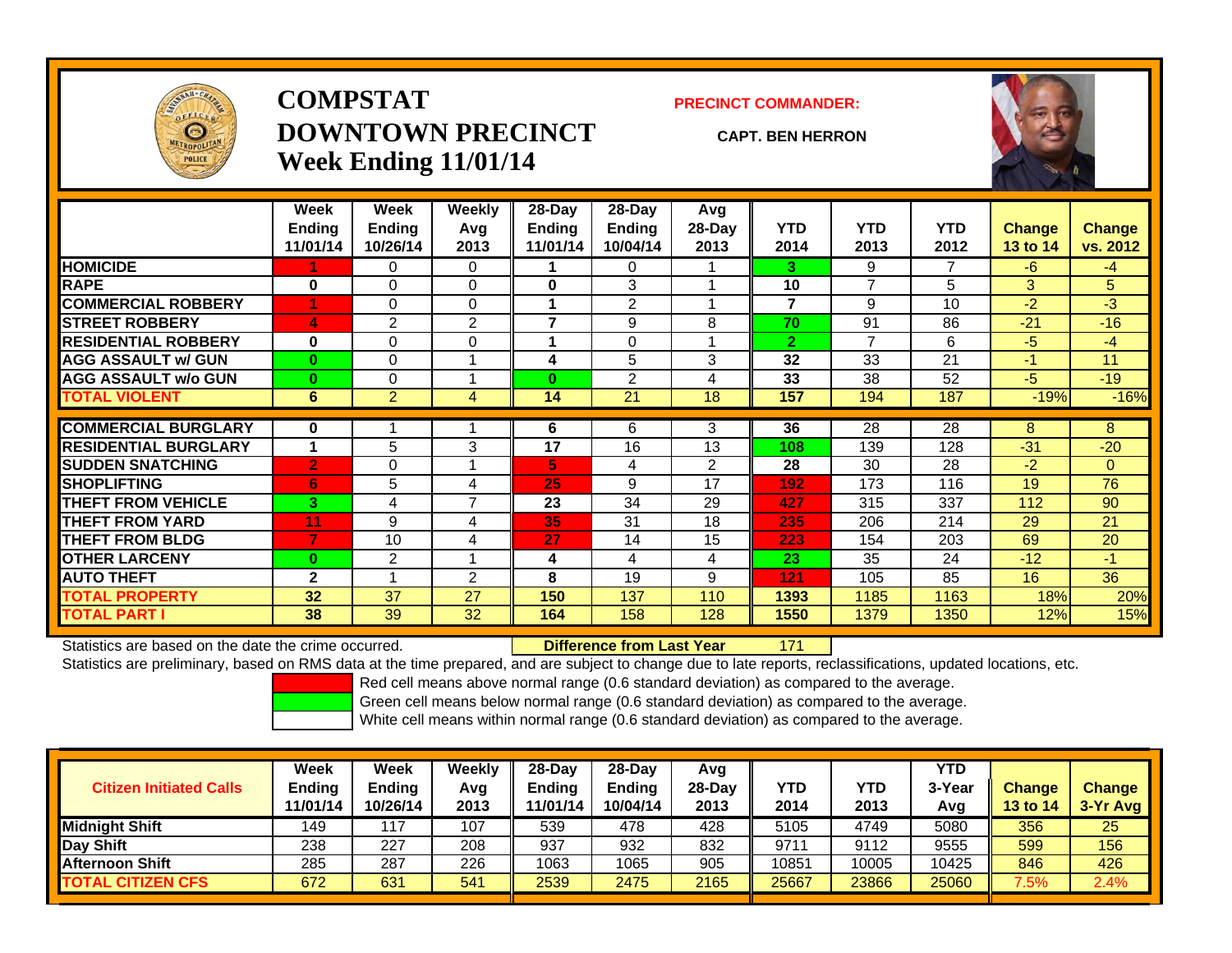

# **COMPSTATCENTRAL PRECINCT CAPT. DEVONN ADAMSWeek Ending 11/01/14**

**PRECINCT COMMANDER:**



|                             | Week<br><b>Ending</b><br>11/01/14 | Week<br><b>Endina</b><br>10/26/14 | <b>Weekly</b><br>Avg<br>2013 | 28-Day<br><b>Ending</b><br>11/01/14 | $28$ -Day<br><b>Ending</b><br>10/04/14 | Avg<br>$28-Day$<br>2013 | <b>YTD</b><br>2014 | <b>YTD</b><br>2013 | <b>YTD</b><br>2012 | <b>Change</b><br>13 to 14 | Change<br>vs. 2012 |
|-----------------------------|-----------------------------------|-----------------------------------|------------------------------|-------------------------------------|----------------------------------------|-------------------------|--------------------|--------------------|--------------------|---------------------------|--------------------|
| <b>HOMICIDE</b>             | 0                                 | 0                                 | 0                            | $\bf{0}$                            | $\Omega$                               |                         | 11                 | 9                  | 7                  | $\overline{2}$            | 4                  |
| <b>RAPE</b>                 | $\bf{0}$                          | $\Omega$                          | $\Omega$                     |                                     | $\Omega$                               | $\Omega$                | 9                  | 5                  | $\overline{2}$     | 4                         | $\overline{7}$     |
| <b>COMMERCIAL ROBBERY</b>   | 1                                 | $\Omega$                          | $\Omega$                     | $\mathbf{2}$                        | $\Omega$                               |                         | 13                 | 11                 | 14                 | 2                         | $-1$               |
| <b>STREET ROBBERY</b>       | $\bf{0}$                          | 4                                 | 1                            | 5                                   | 5                                      | 5                       | 85                 | 58                 | 72                 | 27                        | 13                 |
| <b>RESIDENTIAL ROBBERY</b>  | $\bf{0}$                          | $\Omega$                          | $\Omega$                     | $\bf{0}$                            |                                        |                         | 6                  | 6                  | 3                  | $\Omega$                  | 3                  |
| <b>AGG ASSAULT w/ GUN</b>   | 1                                 |                                   | 1                            | 7                                   | 11                                     | 4                       | 68                 | 46                 | 44                 | 22                        | 24                 |
| <b>AGG ASSAULT w/o GUN</b>  | $\bf{0}$                          | 0                                 | 4                            | 3                                   | $\overline{2}$                         | 4                       | 37                 | 47                 | 41                 | $-10$                     | $-4$               |
| <b>TOTAL VIOLENT</b>        | $\overline{2}$                    | 5                                 | 4                            | 18                                  | 19                                     | 17                      | 229                | 182                | 183                | 26%                       | 25%                |
|                             |                                   |                                   |                              |                                     |                                        |                         |                    |                    |                    |                           |                    |
| <b>COMMERCIAL BURGLARY</b>  | $\mathbf{2}$                      | 3                                 | 2                            | 5                                   | 6                                      |                         | 39                 | 77                 | 43                 | $-38$                     | $-4$               |
| <b>RESIDENTIAL BURGLARY</b> | 6                                 | 12                                | 9                            | 40                                  | 44                                     | 37                      | 377                | 384                | 419                | $-7$                      | $-42$              |
| <b>SUDDEN SNATCHING</b>     | 1                                 | $\Omega$                          | $\Omega$                     | $\overline{2}$                      |                                        |                         | 13                 | 12                 | 10                 | 1                         | 3                  |
| <b>SHOPLIFTING</b>          | $\mathbf{2}$                      | $\overline{2}$                    | 2                            | 10                                  | 4                                      | 8                       | 84                 | 85                 | 38                 | $-1$                      | 46                 |
| <b>THEFT FROM VEHICLE</b>   | 10                                | 13                                | 9                            | 39                                  | 41                                     | 36                      | 401                | 398                | 385                | 3                         | 16                 |
| <b>THEFT FROM YARD</b>      | 4                                 | 6                                 | 4                            | 26                                  | 23                                     | 16                      | 225                | 192                | 231                | 33                        | $-6$               |
| <b>THEFT FROM BLDG</b>      | 4                                 | $\overline{2}$                    | 4                            | 22                                  | 15                                     | 17                      | 197                | 172                | 141                | 25                        | 56                 |
| <b>OTHER LARCENY</b>        |                                   | $\Omega$                          | 1                            | 4                                   |                                        | 4                       | 18                 | 26                 | 14                 | $-8$                      | 4                  |
| <b>AUTO THEFT</b>           | 4                                 | 3                                 | 4                            | 19                                  | 14                                     | 17                      | 192                | 187                | 129                | 5                         | 63                 |
| <b>TOTAL PROPERTY</b>       | 34                                | 41                                | 35                           | 167                                 | 149                                    | 142                     | 1546               | 1533               | 1410               | 1%                        | 10%                |
| <b>TOTAL PART I</b>         | 36                                | 46                                | 40                           | 185                                 | 168                                    | 159                     | 1775               | 1715               | 1593               | 3%                        | 11%                |

Statistics are based on the date the crime occurred. **Difference from Last Year** 

60

Statistics are preliminary, based on RMS data at the time prepared, and are subject to change due to late reports, reclassifications, updated locations, etc.

Red cell means above normal range (0.6 standard deviation) as compared to the average.

Green cell means below normal range (0.6 standard deviation) as compared to the average.

| <b>Citizen Initiated Calls</b> | <b>Week</b><br><b>Ending</b><br>11/01/14 | Week<br><b>Ending</b><br>10/26/14 | Weekly<br>Avg<br>2013 | 28-Day<br>Ending<br>11/01/14 | 28-Day<br><b>Ending</b><br>10/04/14 | Avg<br>28-Dav<br>2013 | YTD<br>2014 | <b>YTD</b><br>2013 | <b>YTD</b><br>3-Year<br>Avg | <b>Change</b><br><b>13 to 14</b> | <b>Change</b><br>$3-Yr$ Avg |
|--------------------------------|------------------------------------------|-----------------------------------|-----------------------|------------------------------|-------------------------------------|-----------------------|-------------|--------------------|-----------------------------|----------------------------------|-----------------------------|
| Midnight Shift                 | 105                                      | 114                               | 105                   | 442                          | 476                                 | 419                   | 5034        | 4628               | 4951                        | 406                              | 83                          |
| Day Shift                      | 269                                      | 264                               | 249                   | 1125                         | 1096                                | 996                   | 11733       | 10794              | 11051                       | 939                              | 682                         |
| <b>Afternoon Shift</b>         | 262                                      | 300                               | 263                   | 1110                         | 1113                                | 1050                  | 12004       | 11599              | 12255                       | 405                              | $-251$                      |
| <b>TOTAL CITIZEN CFS</b>       | 636                                      | 678                               | 616                   | 2677                         | 2685                                | 2465                  | 28771       | 27021              | 28258                       | 6.5%                             | .8%                         |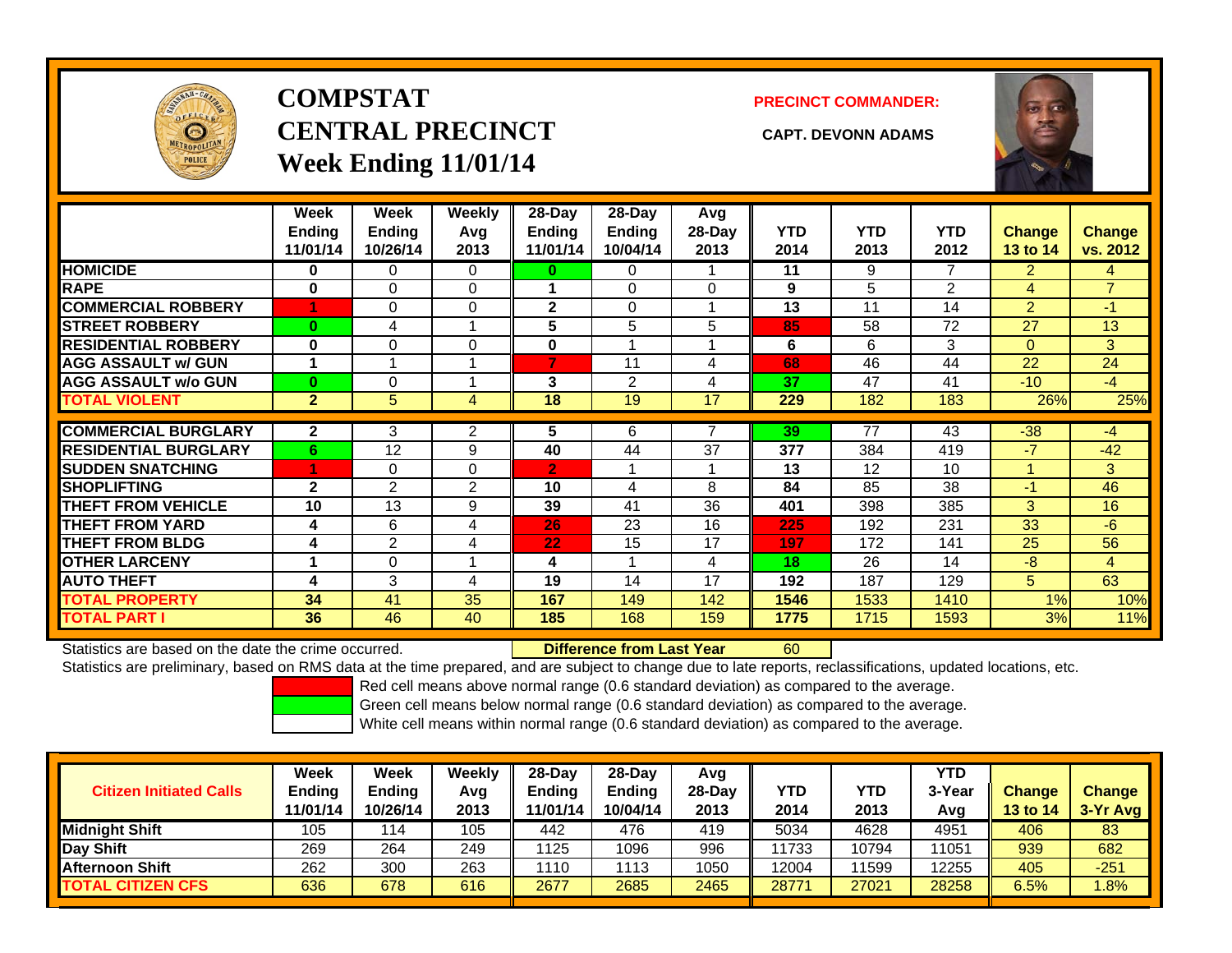

### **COMPSTATSOUTHSIDE PRECINCT** CAPT. TERRY SHOOP **Week Ending 11/01/14**

### **PRECINCT COMMANDER:**



|                             | Week<br><b>Ending</b><br>11/01/14 | Week<br><b>Ending</b><br>10/26/14 | Weekly<br>Avg<br>2013 | 28-Day<br><b>Ending</b><br>11/01/14 | $28-Day$<br><b>Ending</b><br>10/04/14 | Avg<br>28-Day<br>2013      | <b>YTD</b><br>2014 | <b>YTD</b><br>2013 | <b>YTD</b><br>2012 | <b>Change</b><br><b>13 to 14</b> | <b>Change</b><br>vs. 2012 |
|-----------------------------|-----------------------------------|-----------------------------------|-----------------------|-------------------------------------|---------------------------------------|----------------------------|--------------------|--------------------|--------------------|----------------------------------|---------------------------|
| <b>HOMICIDE</b>             | 0                                 | 0                                 | 0                     | $\bf{0}$                            |                                       | 0                          | $\mathbf{2}$       | 4                  |                    | $-2$                             |                           |
| <b>RAPE</b>                 |                                   | $\Omega$                          | $\mathbf 0$           |                                     |                                       |                            | $\overline{7}$     | 9                  | 4                  | -2                               | 3 <sup>1</sup>            |
| <b>COMMERCIAL ROBBERY</b>   | 3                                 | 3                                 | $\Omega$              | 6                                   | 3                                     | $\overline{2}$             | 23                 | 17                 | 31                 | 6                                | -8                        |
| <b>STREET ROBBERY</b>       | $\bf{0}$                          |                                   | 1                     |                                     | 5                                     | 3                          | 46                 | 30                 | 45                 | 16                               |                           |
| <b>RESIDENTIAL ROBBERY</b>  | $\bf{0}$                          | $\Omega$                          | $\Omega$              |                                     | $\Omega$                              |                            | 11                 | 7                  | 10                 | 4                                | $\overline{\mathbf{A}}$   |
| <b>AGG ASSAULT w/ GUN</b>   | $\bf{0}$                          |                                   | $\mathbf 0$           | $\mathbf{2}$                        | 2                                     | $\boldsymbol{\mathcal{A}}$ | 12                 | 13                 | 12                 | $-1$                             | $\Omega$                  |
| <b>AGG ASSAULT w/o GUN</b>  | $\bf{0}$                          |                                   | $\Omega$              | $\mathbf 2$                         |                                       | 2                          | 16                 | 24                 | 26                 | $-8$                             | $-10$                     |
| <b>TOTAL VIOLENT</b>        | 4                                 | 6                                 | $\overline{2}$        | 13                                  | 13                                    | 10                         | 117                | 104                | 129                | 13%                              | $-9%$                     |
| <b>COMMERCIAL BURGLARY</b>  |                                   | 4                                 |                       | 5.                                  | 2                                     | 4                          | 34                 | 46                 | 60                 | $-12$                            | $-26$                     |
| <b>RESIDENTIAL BURGLARY</b> | 11                                | 5                                 | 8                     | 24                                  | 17                                    | 31                         | 201                | 335                | 310                | $-134$                           | $-109$                    |
| <b>ISUDDEN SNATCHING</b>    | $\bf{0}$                          | 0                                 | $\Omega$              | 4                                   | $\Omega$                              |                            | 10                 | 10                 | 8                  | $\mathbf{0}$                     | $\overline{2}$            |
| <b>ISHOPLIFTING</b>         | 3                                 | 8                                 | 15                    | 30                                  | 48                                    | 58                         | 542                | 623                | 608                | $-81$                            | $-66$                     |
| <b>THEFT FROM VEHICLE</b>   | 8                                 | $\overline{ }$                    | 7                     | 30                                  | 30                                    | 28                         | 313                | 295                | 334                | 18                               | $-21$                     |
| <b>THEFT FROM YARD</b>      | 7                                 | 3                                 | $\overline{2}$        | 10                                  | 9                                     | 8                          | 102                | 95                 | 155                | $\overline{7}$                   | $-53$                     |
| <b>THEFT FROM BLDG</b>      | 4                                 | 4                                 | 5                     | 15                                  | 15                                    | 19                         | 185                | 220                | 218                | $-35$                            | $-33$                     |
| <b>OTHER LARCENY</b>        | $\bf{0}$                          | 2                                 | $\overline{ }$        | $\overline{2}$                      |                                       | 4                          | 27                 | 39                 | 25                 | $-12$                            | $\overline{2}$            |
| <b>AUTO THEFT</b>           | 4                                 |                                   | $\overline{2}$        | 8                                   | 5                                     | 9                          | 83                 | 96                 | 141                | $-13$                            | $-58$                     |
| <b>TOTAL PROPERTY</b>       | 38                                | 34                                | 41                    | 125                                 | 127                                   | 163                        | 1497               | 1759               | 1859               | $-15%$                           | $-19%$                    |
| <b>TOTAL PART</b>           | 42                                | 40                                | 43                    | 138                                 | 140                                   | 173                        | 1614               | 1863               | 1988               | $-13%$                           | $-19%$                    |

Statistics are based on the date the crime occurred. **Difference from Last Year** 

r -249

Statistics are preliminary, based on RMS data at the time prepared, and are subject to change due to late reports, reclassifications, updated locations, etc.

Red cell means above normal range (0.6 standard deviation) as compared to the average.

Green cell means below normal range (0.6 standard deviation) as compared to the average.

| <b>Citizen Initiated Calls</b> | Week<br>Ending<br>11/01/14 | Week<br><b>Ending</b><br>10/26/14 | Weekly<br>Avg<br>2013 | $28-Day$<br><b>Ending</b><br>11/01/14 | 28-Dav<br><b>Ending</b><br>10/04/14 | Avg<br>$28-Dav$<br>2013 | YTD<br>2014 | YTD<br>2013 | <b>YTD</b><br>3-Year<br>Avg | <b>Change</b><br>13 to 14 | <b>Change</b><br>3-Yr Avg |
|--------------------------------|----------------------------|-----------------------------------|-----------------------|---------------------------------------|-------------------------------------|-------------------------|-------------|-------------|-----------------------------|---------------------------|---------------------------|
| <b>Midnight Shift</b>          | 96                         | 91                                | 86                    | 357                                   | 395                                 | 343                     | 3964        | 3689        | 3952                        | 275                       | 12                        |
| Day Shift                      | 240                        | 249                               | 238                   | 1026                                  | 1072                                | 950                     | 11292       | 10252       | 11051                       | 1040                      | 241                       |
| <b>Afternoon Shift</b>         | 279                        | 257                               | 244                   | 1090                                  | 1027                                | 976                     | 11298       | 10554       | 11152                       | 744                       | 146                       |
| <b>TOTAL CITIZEN CFS</b>       | 615                        | 597                               | 567                   | 2473                                  | 2494                                | 2269                    | 26554       | 24495       | 26155                       | 8.4%                      | .5%                       |